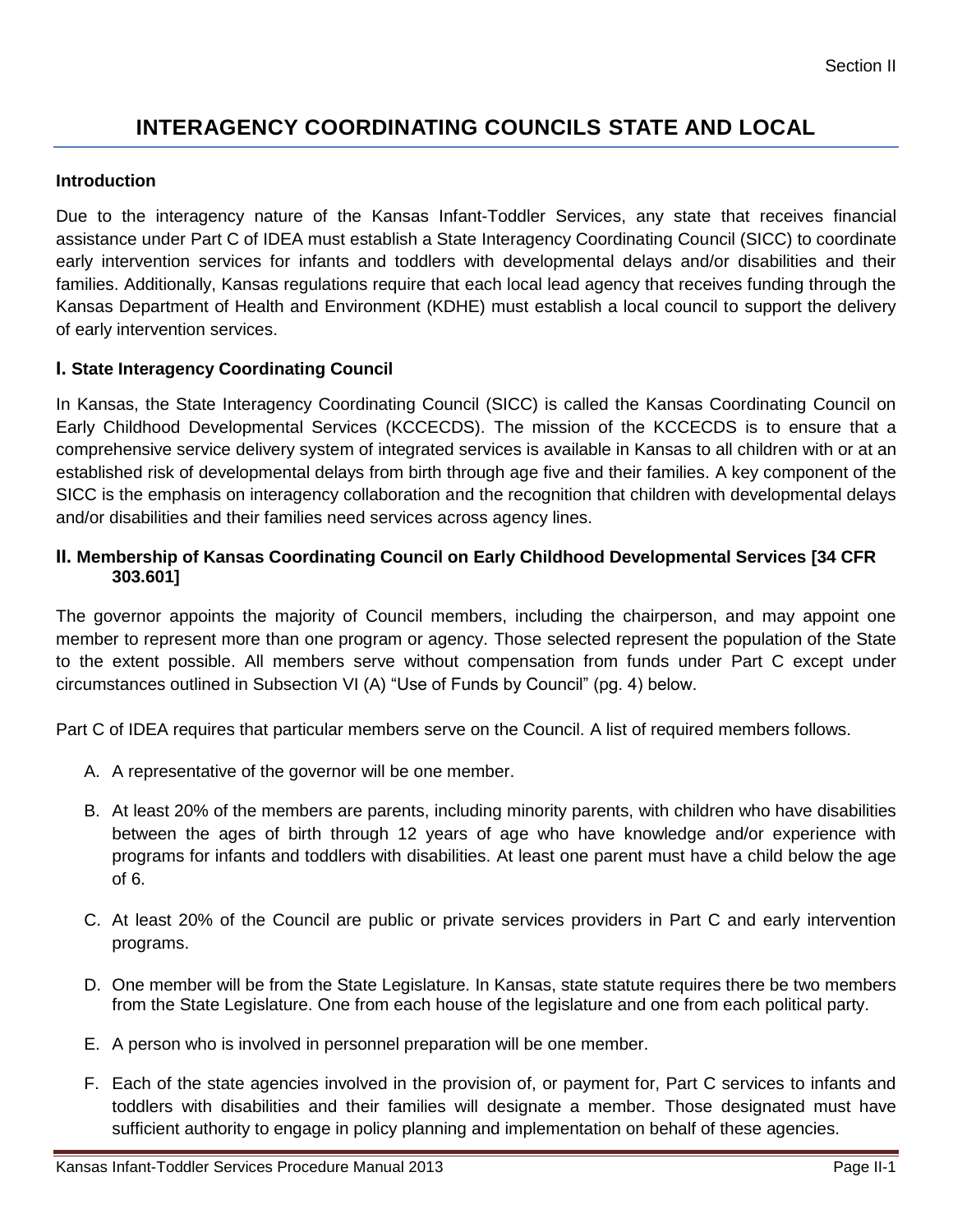- G. The state education agency that is responsible for preschool services for children with disabilities will be a member. The representative designated must have sufficient authority to engage in policy planning and implementation on behalf of these agencies.
- H. There will be one member from the state Medicaid/KanCare program.
- I. One member from Head Start or Early Head Start will be designated.
- J. There will be at least one member designated from the state agency responsible for child care.
- K. One member responsible for state regulation of health insurance will be designated.
- L. One member will be designated from the Office of the Coordination of Education for Homeless Children and Youth.
- M. The state child welfare agency shall designate one member.
- N. One member from children's mental health shall be designated.

The Council may include other members selected by the Governor, including a representative from the Bureau of Indian Education (BIE) or, where there is no school operated or funded by the BIE in Kansas, from the Indian Health Service or the tribe or tribal council.

No member of the Council may cast a vote on any matter that would provide direct financial benefit to that member or otherwise give the appearance of a conflict of interest under Kansas law.

For a list of current members of the KCCECDS, go to [http://www.kansasicc.org/.](http://www.kansasicc.org/)

#### **III. Functions of the KCCECDS [34 CFR 303.604]**

The function of the KCCECDS is to advise and assist the lead agency (KDHE) in performing its responsibilities. These responsibilities include the following tasks.

- A. The Council will solicit information and opinions from concerned parents, groups, and individuals on proposed policies and recommendations for the delivery of health, education, and social services for all children with a disability or who experience (or are at risk for) developmental delays from birth through age 5 and their families.
- B. The Council will establish appropriate committees to perform tasks, gather information, and explore issues as directed by the Council (see V below).
- C. The Council will determine the work activities of the staff to the KCCECDS.
- D. The Council will disseminate information about the activities of the Council and its actions to local, private, and public service providers, parent advocacy organizations, state agency personnel, and other interested parties.
- E. The Council will develop, implement, and review, as appropriate, a state plan for young children with a disability or who experience (or are at risk for) developmental delays from birth through age 5 and their families.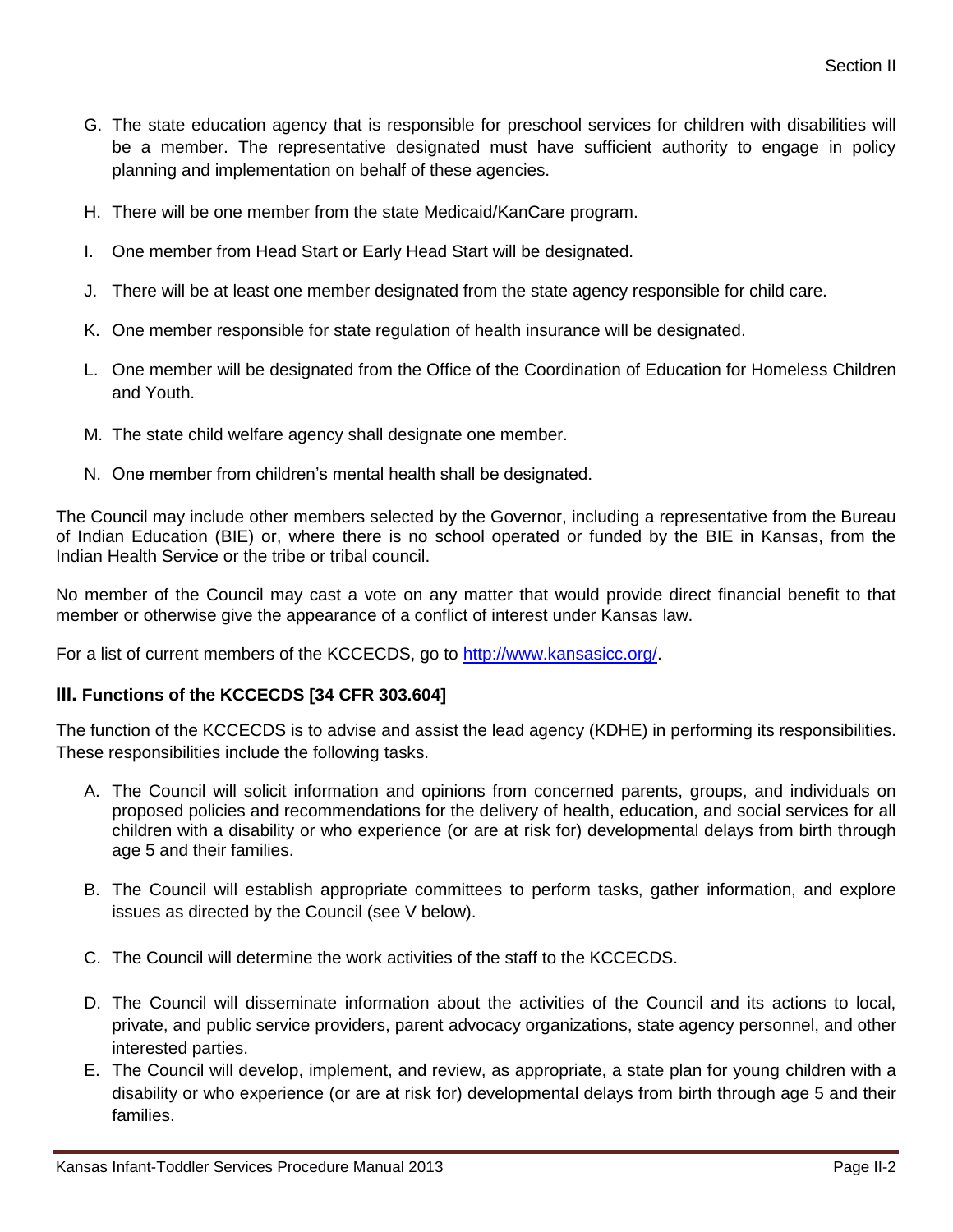- F. The Council will recommend policies, procedures, and legislation for effectively providing health, education, and social services.
- G. The Council will develop interagency agreements to promote a comprehensive service delivery system for all children with a disability or those who experience (or are at risk for) developmental delays from birth through age 5 and their families to include methods for intra-agency and interagency collaboration regarding child find, monitoring, financial responsibility, transition, and the provision of early intervention services.
- H. The Council will advise and assist the lead agency in implementing the Individuals with Disabilities Education Act (IDEA), Part C, at both state and local levels to include fiscal and other support for early intervention services.
- I. In conjunction with Kansas Infant Toddler Services, the Council will submit an annual report to the Governor and to the Secretary of Education/Office of Special Education on the status of early intervention services in Kansas.

# **IV. Authorized Activities by the Council [34 CFR 303.605]**

- A. The Council will advise and assist all Kansas state agencies that provide services to children with a disability or who experience (or are at risk for) developmental delays from birth through age 5 and their families regarding
	- 1) the provision of appropriate early intervention services, and
	- 2) integration of services for infants and toddlers with disabilities and at-risk infants and toddlers and their families, regardless of whether at-risk infants and toddlers are eligible for early intervention services in Kansas.
- B. Coordinate and collaborate with the Kansas Advisory Council on Early Childhood Education and Care (ECAC) for children and other Kansas interagency early learning initiatives, as appropriate. In Kansas, the Children's Cabinet acts as the ECAC.

# **V. Coordinating Council Meetings [34 CFR 303.602]**

- A. The KCCECDS meets, at a minimum, on a quarterly basis in a location it determines necessary. The meetings :
	- 1) are publicly announced sufficiently in advance of the meeting dates to ensure that all interested parties have an opportunity to attend;
	- 2) are open and accessible, to the extent appropriate, to the general public; and
	- 3) have interpreters for those in attendance who are deaf and other necessary services for Council members and participants, when needed. (The Council may use Part C funds to pay for these services.)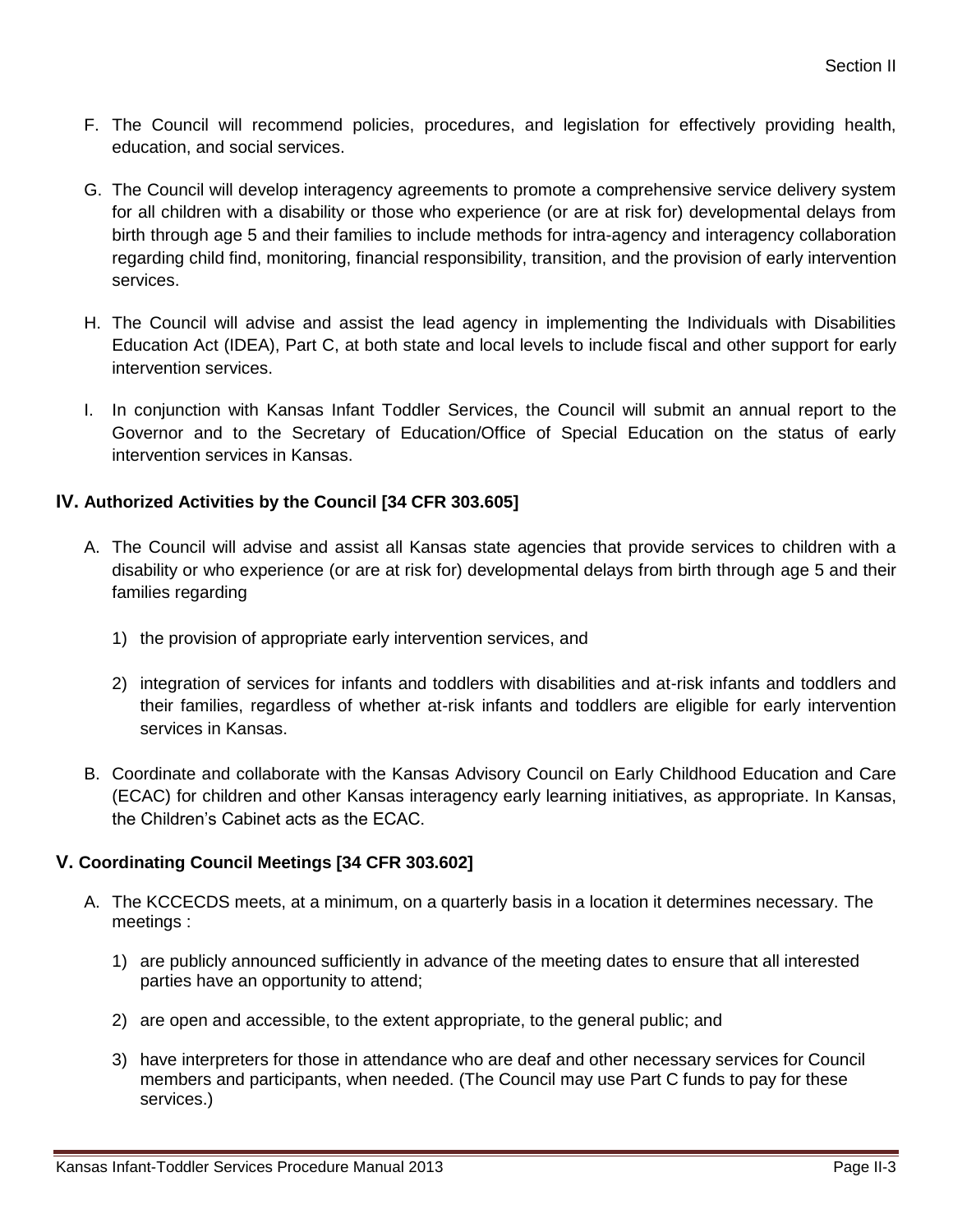# **VI. Use of Funds by the Council [34 CFR 303.603]**

- A. Subject to approval by the Governor, the Council may use Part C funds to:
	- 1) Conduct hearings and forums;
	- 2) Reimburse members of the Council for reasonable and necessary expenses for attending Council meetings and performing Council duties (including child care for parent representatives);
	- 3) Pay compensation to a member of the Council if the member is not employed or must forfeit wages from other employment when performing official Council business;
	- 4) Hire staff; and
	- 5) Obtain the services of professional, technical, and clerical personnel as may be necessary to carry out the performance of its functions under Part C.
- B. Except as indicated in (A) above, Council members must serve without compensation from Part C funds.

## **VII. Local Interagency Coordinating Councils**

Local tiny-k and early intervention programs coordinate services and address issues through the local interagency coordinating council.

- A. The local council shall consist of members who reflect the community, including a minimum of the following representatives:
	- 1) Parent of a child who is or has been eligible for Part C
	- 2) Representative of a health or medical agency
	- 3) Representative of an educational agency
	- 4) Representative of a social services agency
	- 5) Representative of the local tiny-k program
- B. The names of local council members shall be submitted to and acknowledged by the lead agency (KDHE).
	- 1) The chair of each local council shall be elected by the local council membership and election results forwarded to the lead agency.
	- 2) A local council chair shall not be a local lead agency employee.
- C. The responsibilities of the local council shall include the following activities:
	- 1) Identifying local service providers who can provide Part C services to infants and toddlers with disabilities and their families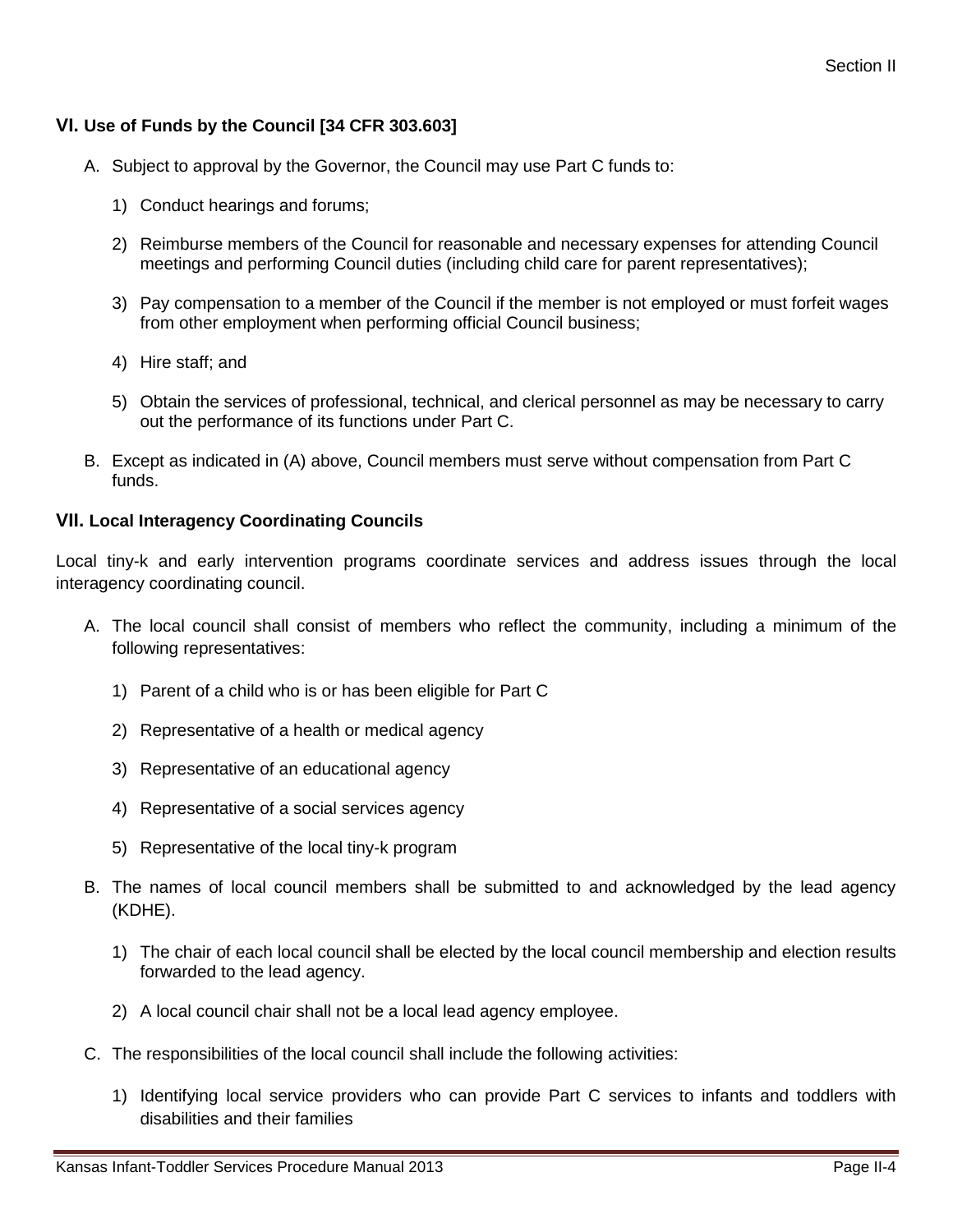- 2) Advising and assisting local service providers
- 3) Communicating, combining, cooperating, and collaborating with other local councils on issues of concern
- D. In collaboration with its local council, each local tiny-k program shall develop a plan describing the system for coordinating Part C. The plan shall include the following objectives.
	- 1) Identification of a local lead agency
	- 2) Identification of a local fiscal agency (the local lead and local fiscal agency may be the same agency if the local lead agency is a legal entity)
	- 3) The lead/fiscal agency shall be acknowledged by the secretary of the lead agency
	- 4) Identification of jurisdiction boundary lines
	- 5) A provision that Part C shall be at no cost to eligible infants and toddlers and their families
	- 6) Development of a formal working team that meets at least quarterly to address local early intervention needs that include, but not limited to the following details:
		- (a) A description of child find, including assurance that child find is available
		- (b) Developing and disseminating, to primary referral sources, a public awareness program that includes child find information related to referral for screening or evaluation, availability of Part C services, and parent information
		- (c) Identifying a central point of contact for families and providers
		- (d) Describing the Part C services system in the community based on identified community needs and resources, including development of written interagency agreements or memoranda of understanding
		- (e) Utilizing interagency agreements or memoranda of understanding to support services provided in the Individualized Family Service Plan (IFSP) for eligible infants and toddlers with disabilities and their families
		- (f) Ensuring that referrals are made in a timely fashion
		- (g) Identifying the geographical areas served
		- (h) Providing a description of identified community needs and resources
		- (i) Advising and assisting the lead agency (e.g., writing grants, policies, resolution of disputes)